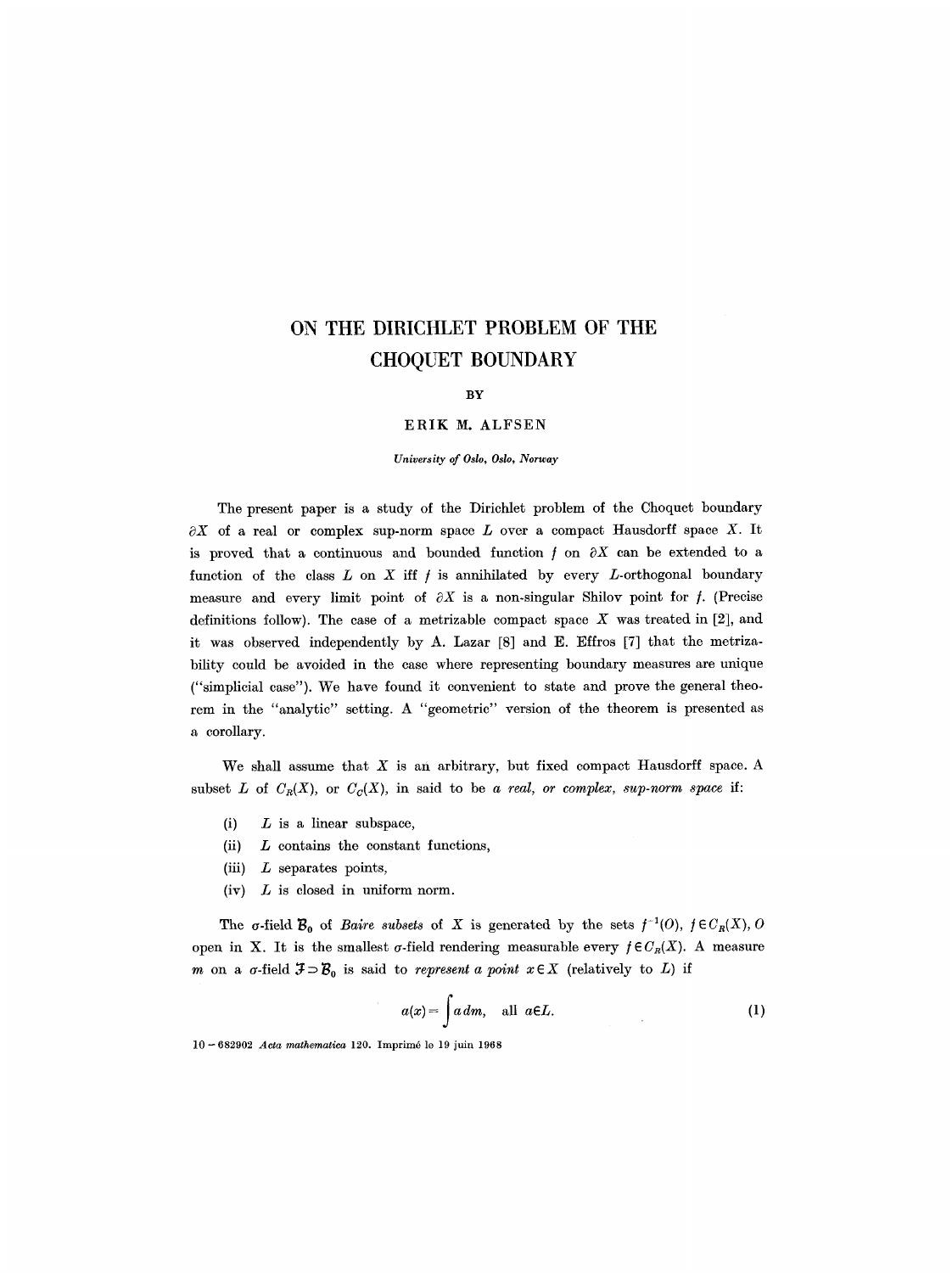## $150$  ERIK M. ALFSEN

More generally,  $m$  is said to *represent a linear function*  $q$  on  $L$  if

$$
q(a) = \int a \, dm, \quad \text{all } a \in L. \tag{2}
$$

A subset Y of X is said to be a *representing boundary* for  $L$  if there exists a  $\sigma$ field  $\mathcal{F} \supset \mathcal{B}_0$  such that  $Y \in \mathcal{F}$ , and such that every point  $x \in X$  admits a representing probability measure m on  $\mathfrak{F}$  with  $m(Y) = 1$ .

The *Choquet boundary*  $\partial X$  of L consists of all points  $x \in X$  such that the one-point measure  $\varepsilon_y$  is the only probability measure on  $\mathcal{B}_0$  which represents x. Clearly  $\partial X$  is contained in any representing boundary. On the other hand,  $\partial X$  is itself a representing boundary since every point  $x \in X$  admits a probability measure m on the  $\sigma$ -field  $\mathcal{F}_0$  generated by  $\mathcal{B}_0 \cup \{\partial X\}$ , such that m represents x and  $m(\partial X) = 1$ . (Choquet-Bishopde Leeuw Theorem [4], [5], cf. also [9]). Thus *the Choquet boundary is the smallest representing boundary,* and it appears that it is an appropriate set for prescription of boundary values.

The closure of the Choquet boundary of a sup-norm space L is the *Shilov-boundary*  of  $L$ , i.e. it is the smallest closed subset of  $X$  on which every function of class  $L$ assumes its maximum modulus (cf. e.g. [3]). The Dirichlet problem of the Shilov boundary is quite well understood (cf. e.g. [2], [3]). If we denote by  $L^{\perp}(\widetilde{eX})$  the set of all *L-orthogonal Baire measures supported by*  $\overline{\partial X}$ , i.e. the set of all real (complex) measures  $\mu$  on  $B_0$  such that

$$
|\mu|(X\setminus \overline{\partial X})=0, \quad \int a d\mu=0 \quad \text{all } a\in L,
$$
 (3)

then we can state a necessary and sufficient condition that a continuous function  $f$ on  $\partial X$  be extendable to a function of class L, as follows:

$$
\int_{\partial \overline{X}} f d\mu = 0, \text{ all } \mu \in L^{\perp}(\partial \overline{X}).
$$
 (4)

Similarly we denote by  $L^{\perp}(\partial X)$  the set of all *L*-orthogonal boundary measures, i.e. the set of all real (complex) measures m on  $\mathcal{F}_0$  such that

$$
|m|(X\setminus \partial X)=0, \quad \int a\,dm=0 \quad \text{all } a\in L. \tag{5}
$$

(Note that this concept of "boundary measure" is formally distinct from that of [1],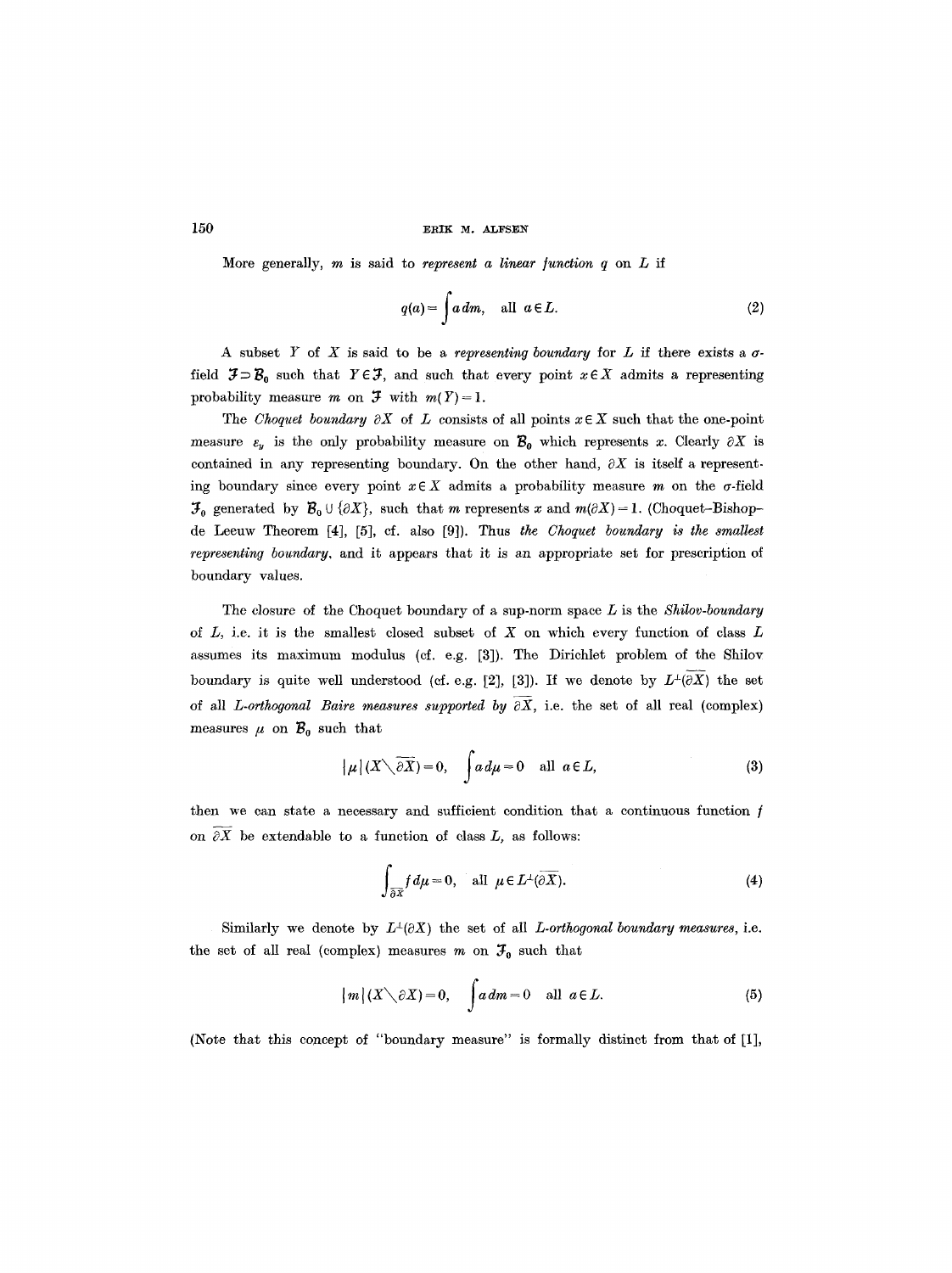since the domains of definition are different. However, there is a canonical isomorphism between the two spaces of "boundary measures", cf. e.g. [9].)

Clearly a necessary condition that a function  $f$  on  $\partial X$  be extendable to a function of class  $L$ , is uniform continuity of  $f$  and

$$
\int_{\partial X} f dm = 0, \quad \text{all } m \in L^{\perp}(\partial X). \tag{6}
$$

(Note that a uniformly continuous function  $f$  on  $\partial X$  is extendable to a continuous function on X. Hence  $f$  is the restriction of a Baire measurable function on X to the set  $\partial X \in \mathcal{F}_0$ , and so the integral (6) is well defined.)

The above condition is *not* sufficient for extendability. There are simple examples of uniformly continuous functions on  $\partial X$  which satisfy (6), and for which  $\int f d\mu + 0$ for some  $\mu \in L^{\perp}(\partial X)$ . In fact, set  $X = [0, 1] \cup \{i\} \cup \{-i\} \subset \mathbb{C}$ , and consider the space  $L \subset C_c(X)$  of all functions f such that  $2f(0) = f(i) + f(-i)$ . Here  $\partial X = X \setminus \{0\}$ ,  $L^{\perp}(\partial X) =$ (0), and  $L^{\perp}(\partial \overline{X}) = (2\varepsilon_0 - \varepsilon_i - \varepsilon_{-i}).$  Now an example of the desired type is furnished by  $f\vert \partial X$  for any  $f\in C_c(X)\backslash L$ .

The *L*-envelopes of a continuous and bounded real valued function f defined on a subset Y of X containing  $\partial X$ , are the functions

$$
\hat{f}(x) = \inf \{ a(x) | f \leq a | Y, a \in L_r \},\tag{7}
$$

and 
$$
f(x) = \sup \{a(x) | f \ge a | Y, a \in L_r\},\tag{8}
$$

where  $L_r$  is the linear space of real parts of functions in  $L$ .

Clearly  $\hat{f}$  is upper semi-continuous,  $\hat{f}$  is lower semi-continuous, and  $\hat{f} \leq \hat{f}$ . Also  $\dot{f}(x) = f(x) = \hat{f}(x)$  for every  $x \in \partial X$ . (This is standard for  $X = Y$ , i.e. for  $f \in C_R(X)$ . The two equalities prevail for 1.s,c. and u.s.c, functions on X, respectively. Hence both equalities are valid for continuous functions on a general  $Y \supset \partial X$ . For details of e.g. [2]).

We shall say that a point  $x \in \overline{\partial X}$  is a *singular Shilov point* for a continuous and bounded *real* valued function  $f$  on  $\partial X$ , if

$$
\tilde{f}(x) = \hat{f}(x). \tag{9}
$$

Similarly we shall say that a point  $x \in \overline{\partial X}$  is a *singular Shilov point* for a continuous and bounded *complex* valued function  $f$  on  $\partial X$  if the inequality (9) is valid for either the real or the imaginary part of  $f$  (or both).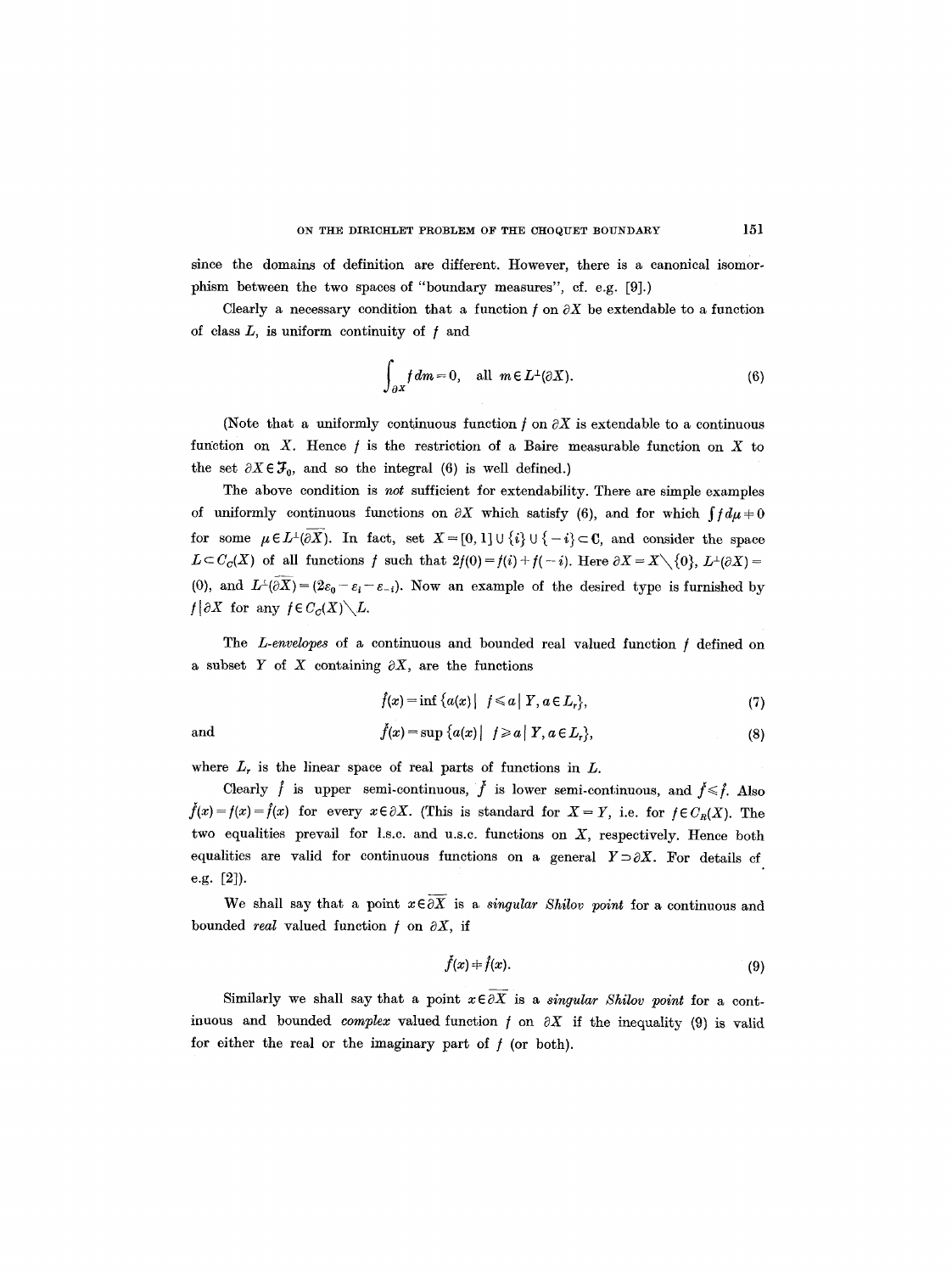Points of  $\partial X$  are always *non-singular* Shilov points, by virtue of the above remarks. However, for every  $x \in \partial \overline{X} \backslash X$  there exists a continuous and bounded real valued function f on  $\partial X$  (one may choose  $f \in C_R(X)|\partial X$ ) such that x is a *singular* Shilov point for  $f.$  (Cf. e.g. [5], [9]).

Note that if f is a continuous and bounded function on  $\partial X$  for which all Shilov points are non-singular, then f is *uniformly* continuous. A forteriori f is  $\mathcal{F}_0$ -measurable, and so the integral  $\int f dm$  is well defined for any  $m \in L^{\perp}(\partial X)$ .

THEOREM. A continuous and bounded real (complex) valued function f on the Cho*quet boundary*  $\partial X$  *of a real (complex) sup-norm space L over a compact Hausdorff space*  $X$  can be extended to a function of the class  $L$  on  $X$  iff:

- (i) *There are no singular Shilov points for 1*
- (ii)  $\int_{\partial X} f dm = 0$  *for all real (complex) measures m*  $\in L^{\perp}(\partial X)$ .

Proof. Necessity is obvious, and we shall prove the sufficiency in the case of a *complex* sup-norm space L.

Note first that the definition and basic properties of the Choquet boundary are independent of the requirement that  $L$  be uniformly closed, and that the Choquet boundaries of  $L$  and  $L_r$  coincide (cf. e.g. [9]).

Assume that  $f$  is a continuous and bounded complex valued function on  $\partial X$  satisfying (i), (ii). Let  $f = f_1 + i f_2$  where  $f_1, f_2$  are real valued, and observe that  $f_i$  and  $f_i$ have common, continuous restrictions  $\tilde{f}_i$  to  $\overline{\partial X}$  for  $i = 1, 2$ , by virtue of the hypothesis (i). In the sequel we shall write  $\hat{f} = \hat{f}_1 + i \hat{f}_2$ .

Let  $M(\partial X)$  be the Banach space of complex Baire measures on  $\partial X$ , and define maps



as follows:

$$
\psi(x)(a) = a(x), \quad \text{all} \ \ a \in L, \ x \in X,
$$
\n<sup>(10)</sup>

$$
\varrho(\mu)(a) = \int a \, d\mu, \quad \text{all } \ a \in L, \ \mu \in M(\overline{\partial X}), \tag{11}
$$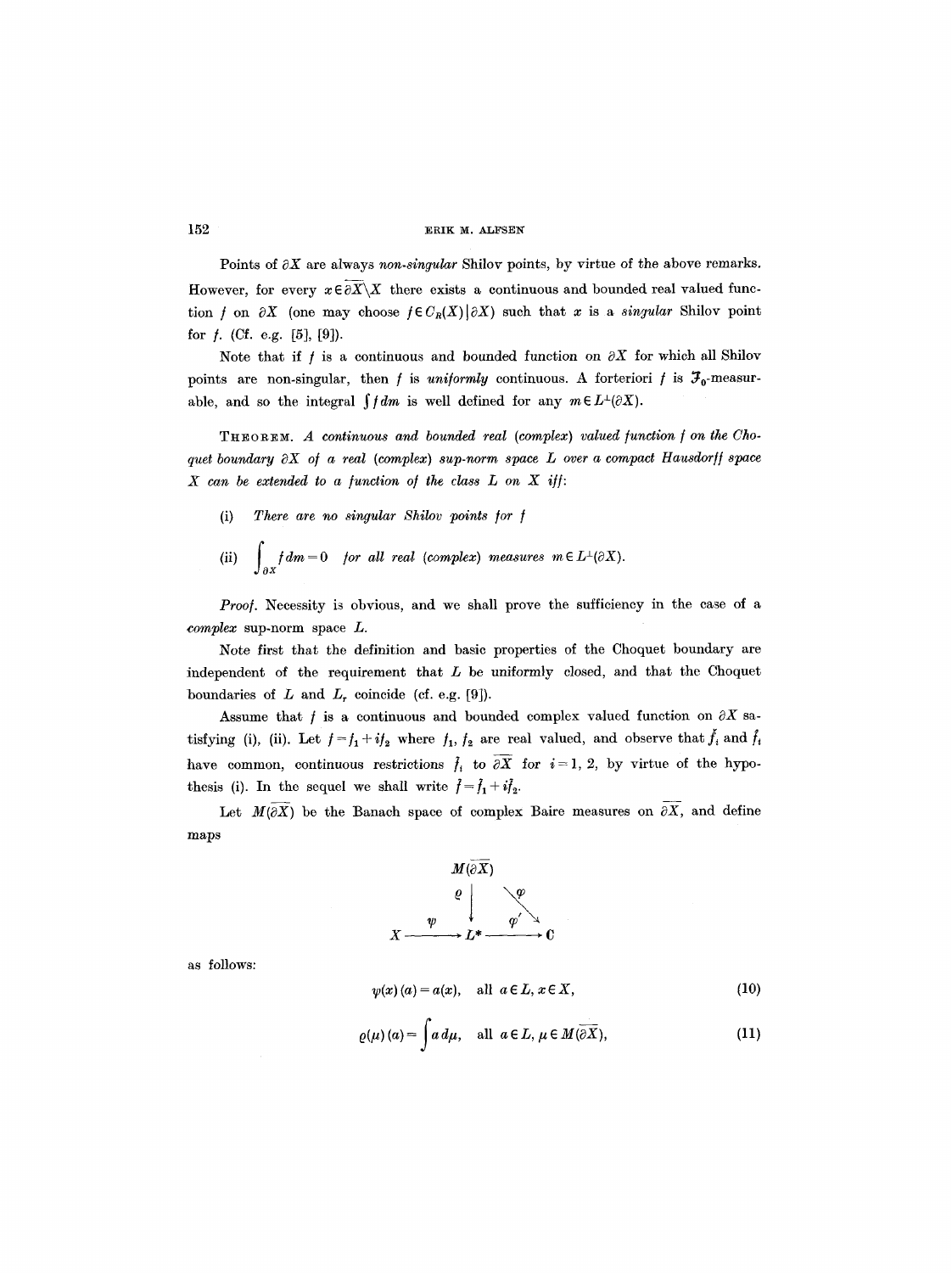$$
\varphi(\mu) = \int_{\overline{\partial X}} \overline{f} \, d\mu, \quad \text{all } \mu \in M(\overline{\partial X}), \tag{12}
$$

and finally 
$$
\varphi'(q) = \int_{\partial X} f dm,
$$
 (13)

where  $q \in L^*$ , and m is any complex measure on  $\mathcal{F}_0$  which *represents* q (in the sense of (2)), and for which  $|m|(X\setminus\partial X)=0$ . Such measures exist by the Choquet-Bishop-de Leeuw theorem, and the function  $\varphi'$  is well defined by virtue of the hypothesis (ii).

Clearly  $\psi$ ,  $\rho$ ,  $\varphi$  are continuous with respect to the given topology of X, the w<sup>\*</sup>topology of  $L^*$ , the vague topology of  $M(\overline{\partial X})$  (i.e. the w\*-topology of  $M(\overline{\partial X})$  considered as the Banach dual space of  $C_c(X)$ ) and the customary topology of C. The w<sup>\*</sup>continuity of  $\varphi'$  is the crucial point. We shall derive it from the continuity of  $\varrho$  and  $\varphi$  after proving that the above diagram is commutative.

The proof that follows, is based on certain norm- and order- preserving properties of the linear functional  $\varphi'$  on  $L^*$ . Let  $\mu \in M(\partial \overline{X})$ , and consider the standard decomposition  $\mu = (\mu_1^+ - \mu_1^-) + i(\mu_2^+ - \mu_2^-)$  into positive components. For  $j = 1, 2$  the positive linear functionals  $a \sim \int a d\mu^+_i$ ,  $a \sim \int a d\mu^-_i$  on  $L$ , can be represented by *positive* measures  $m'_j$ ,  $m''_j$  on  $\mathcal{F}_0$ , all vanishing off  $\partial X$ , (Choquet-Bishop-de Leeuw Theorem). Clearly the measure  $m = (m_1' - m_1'') + i(m_2' - m_2')$  represents  $\varrho(\mu)$ . Since  $1 \in L_r$ , we shall have  $||m_j'|| =$  $\|\mu_j^+\|, \|m_j^{\prime\prime}\| = \|\mu_j^-\|$  for  $j=1, 2$ . It follows that  $\|m\| \leq 2\sqrt{2} \|\mu\|$ , and so we obtain our first estimate:

$$
|\varphi'(\varrho(\mu))| = \left| \int_{\partial X} f \, dm \right| \leq 3 \left| \left| \mu \right| \right| \cdot \left| \left| f \right| \right| \tag{14}
$$

Writing  $m_j = m'_j - m''_j$  for  $j = 1, 2$ , and separating into real and imaginary parts, we obtain the inequality

$$
\left|\varphi'(Q(\mu))-\varphi(\mu)\right|\leqslant \sum_{j,\,k=1}^2\left|\int_{\partial X}f_jdm_k-\int_{\overline{\partial X}}f_jd\mu_k\right|.\tag{15}
$$

Assume for a moment that  $a_j$ ,  $b_j$  are such elements of  $L_r$  that

$$
a_j\big|\partial X\leq f_j\leq b_j\big|\partial X,\quad j=1,\,2.\tag{16}
$$

For each of the four choices of  $j, k = 1, 2$ , we shall have

$$
\int_{\partial \overline{X}} a_j d\mu_{k}^+ = \int_{\partial X} a_j d m'_k \leqslant \int_{\partial X} f_j d m'_k \leqslant \int_{\partial X} b_j d m'_k = \int_{\partial \overline{X}} b_j d \mu_{k}^+
$$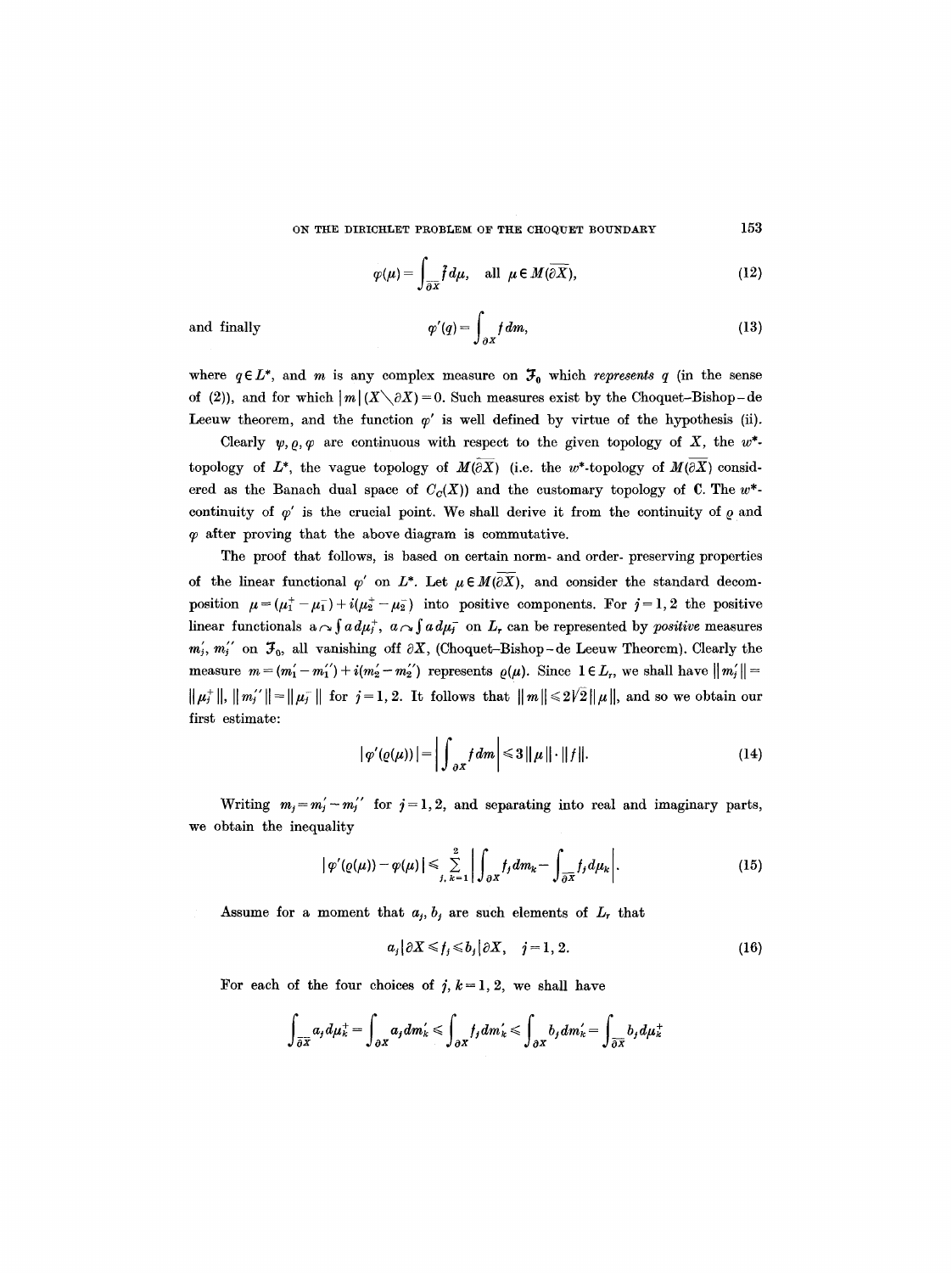and 
$$
\int_{\partial \overline{x}} a_j d\mu_k^+ \leq \int_{\partial \overline{x}} \overline{f}_j d\mu_k^+ \leq \int_{\partial \overline{x}} b_j d\mu_k^+.
$$

Hence

$$
\left|\int_{\partial X} f_j dm'_k - \int_{\partial \overline{X}} f_j d\mu_k^+\right| \leq \int_{\partial \overline{X}} (b_j - a_j) d\mu_k^+.
$$

Similarly 
$$
\left|\int_{\partial X} f_j dm_k^{\prime\prime} - \int_{\overline{\partial X}} \overline{f_j} d\mu_k^-\right| \leq \int_{\overline{\partial X}} (b_j - a_j) d\mu_k^-\,.
$$

Combination of these inequalities gives

$$
\left| \int_{\partial X} f_j dm_k - \int_{\partial \overline{X}} \overline{f_j} d\mu_k \right| \leq \int_{\partial \overline{X}} (b_j - a_j) d \, |\mu_k|.
$$
 (17)

By (15) and (17) we shall have

$$
\left|\varphi'(\varrho(\mu))-\varphi(\mu)\right|\leqslant \sum_{j,\,k=1}^2\int_{\partial\overline{X}}\left(b_j-a_j\right)d\,\mu_k\,.
$$
 (18)

Now we shall apply the general estimate (14) and the estimate (18) valid under the condition (16), to prove that the diagram is commutative.

Let  $\mu \in M(\partial X)$ , and let  $\varepsilon > 0$  be arbitrary. For every Baire subset B of  $\partial \overline{X}$  we define  $\Phi(B)$  to be the (possibly empty) subset of  $L_t^4$  consisting of all  $(a_1, b_1, a_2, b_2)$ such that:

$$
a_j \big| \partial X \leqslant f_j \leqslant b_j \big| \partial X,\tag{19}
$$

and

$$
b_j | B - a_j | B \le \varepsilon,\tag{20}
$$

for  $j=1, 2$ .

We claim that if C is a Baire subset of  $\partial \overline{X}$  such that

$$
|\mu|(\partial \overline{X} \setminus C) > 0, \tag{21}
$$

then there exists another Baire subset B of  $\partial \overline{X}$  such that

$$
\Phi(B) \neq \emptyset, \quad |\mu|(B) > 0, \quad B \cap C = \emptyset \tag{22}
$$

By regularity there is a compact subset B' of  $\partial \overline{X} \setminus C$  such that  $|\mu|(B') > 0$ . Let  $\mu'$ be the restriction of  $\mu$  to B', i.e.  $\mu'(A) = \mu(A \cap B')$  for every  $A \in \mathcal{B}_0$ . Let  $z \in \text{Supp}(\mu')$ , and apply the definition (7), (8) of envelopes to construct elements  $a_i, b_i \in L_r$  satisfying (19) together with the additional requirement: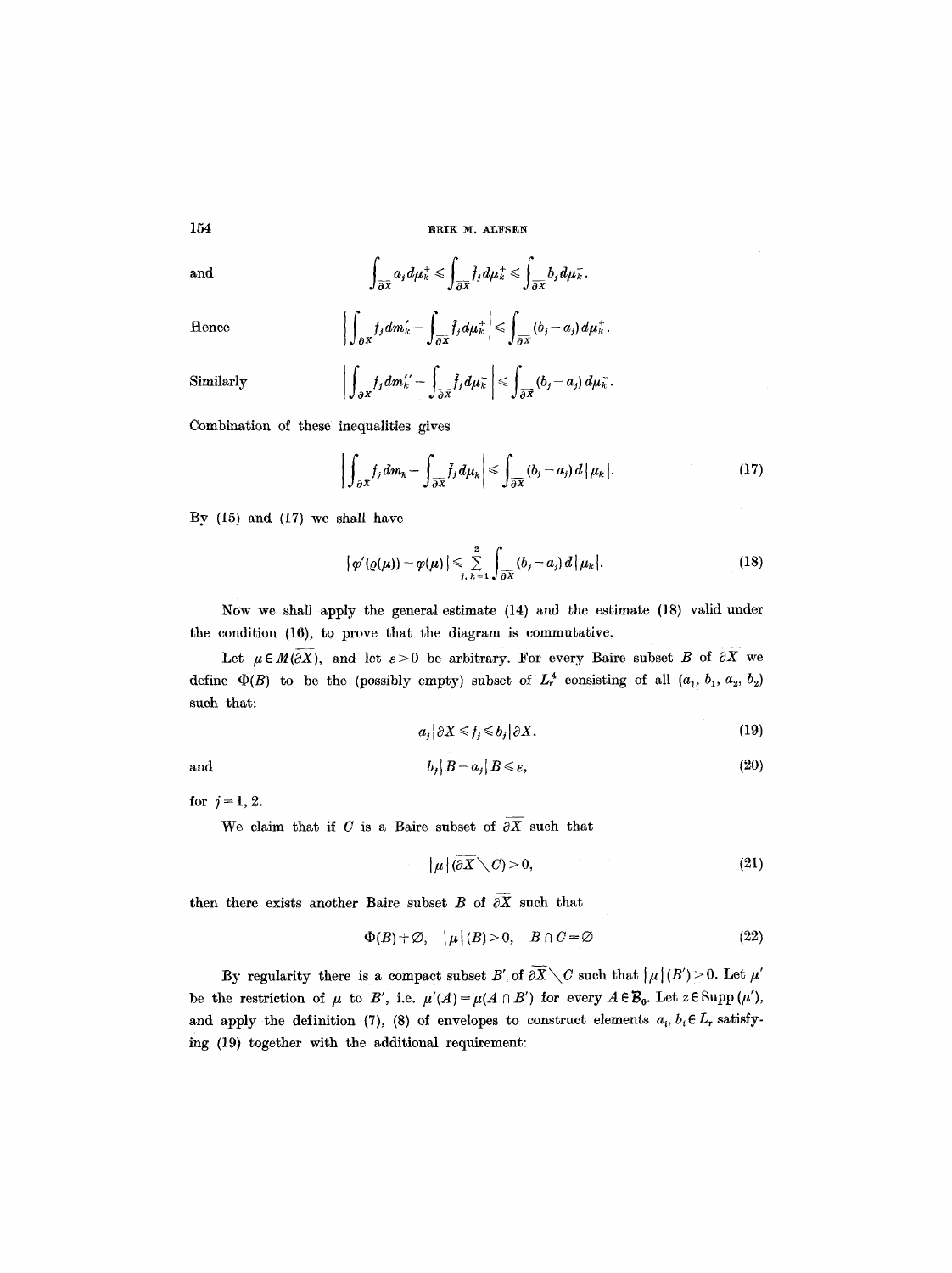ON THE DIRICHLET PROBLEM OF THE CHOQUET BOUNDARY

$$
\check{f}_i(z) - \frac{\varepsilon}{2} < a_i(z), \quad b_i(z) < \hat{f}_i(z) + \frac{\varepsilon}{2}, \quad \text{for} \quad i = 1, 2. \tag{23}
$$

The set

$$
T=\left\{x\in X\left|\ \ f_{i}(z)-\frac{\varepsilon}{2}\leqslant a_{i}(x),\hspace{0.2cm} b_{i}(x)\leqslant\widehat{f}_{i}(z)+\frac{\varepsilon}{2};\hspace{0.2cm} i=1,\,2\right\}
$$

is a closed neighbourhood of z. Hence  $|\mu'(B) > 0$ , with  $B = B' \cap T$ . By the hypothesis (i),  $f_i(z) = f_i(z)$  for  $i = 1, 2$ , and so

$$
b_i(x)-a_i(x)\leqslant \varepsilon, \quad \text{ all } x\in T; \ i=1, 2.
$$

Hence the quadruple  $(a_1, b_1, a_2, b_2)$  satisfies the requirement (20), and so  $\Phi(B) \neq \emptyset$ This gives (22), and the claim is proved.

Now we can apply an inductive argument to construct a finite or infinite sequence  $\{B^n\}$  of pairwise disjoint Baire subsets of  $\overline{\partial X}$  together with four sequences

 $\{a_1^n\}, \{b_1^n\}, \{a_2^n\}, \{b_2^n\}$  from  $L_r$  such that for  $n=1, 2, ...$ :

$$
a_j^n | B^n \leqslant f_j \leqslant b_j^n | B^n, \quad j = 1, 2,
$$
\n(24)

$$
b_j^n | B^n - a_j^n | B^n \leqslant \varepsilon, \quad j = 1, 2. \tag{25}
$$

and 
$$
\mu|(B^n) > (1-2^{-n})\Lambda_n, \qquad (26)
$$

where 
$$
\Lambda_n = \sup \{ |\mu|(B) | B \in \mathcal{B}_0, B \subset \partial X \setminus (B^1 \cup ... \cup B^{n-1}), \Phi(B) \neq \emptyset \};
$$

and such that the sequences break off after term number  $k$  iff

$$
|\mu| (\partial X \setminus (B^1 \cup \ldots \cup B^n)) = 0. \tag{27}
$$

We claim that

$$
|\mu| \left(\partial \overline{X} \diagdown \bigcup_{n} B^{n}\right) = 0. \tag{28}
$$

If the sequences break off, then (28) follows from (27). Otherwise  $\lim_{n} \Lambda_n = 0$ , since the relation (26) implies  $\Lambda_n < 2|\mu|(B^n)$  for  $n=1, 2, \ldots$  Now assume (28) inexact, and consider a Baire subset B of  $\partial \overline{X}$  which satisfies (22) with  $\bigcup_n B^n$  in the place of C. By the definition of  $\Lambda_n$ , we shall have  $|\mu|(B) \le \Lambda_n$  for  $n=1, 2, \ldots$ , which is a contradiction since  $|\mu|(B) > 0$ .

155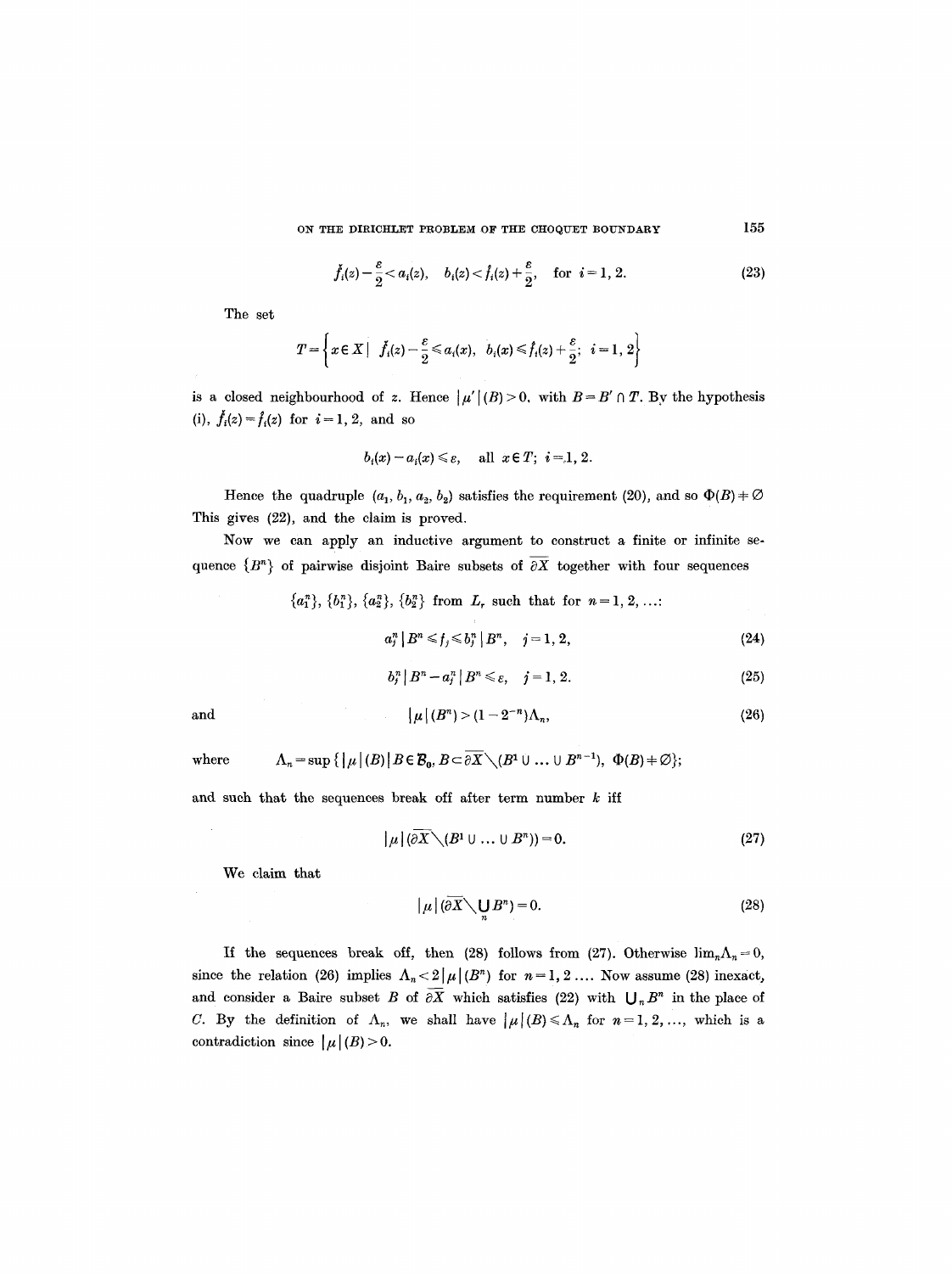## 156 **ERIK M. ALFSEN**

By  $(28)$  we can choose a natural number  $N$  such that

$$
\sum_{n\geq N}|\mu|(B^n)<\varepsilon.
$$
 (29)

Consider the restricted measures  $\mu_0, \mu_1, \ldots, \mu_N$  defined by

$$
\mu_0(A) = \mu(A \setminus (B^1 \cup \dots \cup B^N))
$$
\n(30)

$$
\quad \text{and} \quad
$$

and 
$$
\mu_n(A) = \mu(A \cap B^n), \quad n = 1, ..., N,
$$
 (31)

for all Baire subsets A of  $\overline{\partial X}$ .

Decomposing  $\mu^n = \mu_1^n + i\mu_2^n$ , and making use of (25), we obtain for each of the four choices of  $j, k = 1, 2$ :

$$
\int_{\partial \overline{X}} \langle b_i^n - a_j^n \rangle d\left| \mu_k^n \right| \leq \varepsilon \left| \mu \right| \langle B^n \rangle, \quad n = 1, \dots, N. \tag{32}
$$

Now we may apply the estimate (14) for  $\mu_0$ , and by virtue of (24) we may apply the estimate (18) for  $\mu_n$ ,  $n=1, ..., N$ . By (29) and (32) this gives:

$$
|\varphi'(Q(\mu)) - \varphi(\mu)| \leq \sum_{n=0}^{N} |\varphi'(Q(\mu_n)) - \varphi(\mu_n)|
$$
  

$$
\leq 4 ||\mu_0|| \cdot ||f|| + 4\varepsilon \sum_{n=1}^{N} |\mu|(B^n)
$$
  

$$
\leq 4(||f|| + ||\mu||)\varepsilon.
$$

Since  $\varepsilon > 0$  is arbitrary, this gives the equality

$$
\varphi'(\varrho(\mu)) = \varphi(\mu),\tag{33}
$$

completing the proof that the diagram is commutative.

Let  $M_1(\partial X)$  and  $L^*$  be the closed unit balls of  $M(\partial X)$  and  $L^*$  respectively, and observe that  $\rho$  maps  $M_1(\partial \overline{X})$  onto  $L_1^*$  (This does not require the full strength of the Choquet Theorem. It is merely an integral form of the Krein-Milman Theorem, cf. e.g. [9]).

Consider an arbitrary closed subset  $F$  of  $C$ . By the commutativity of the diagram we shall have:

$$
L_1^* \cap (\varphi')^{-1}(F) = \varrho(M_1(\partial X) \cap \varphi^{-1}(F)). \tag{34}
$$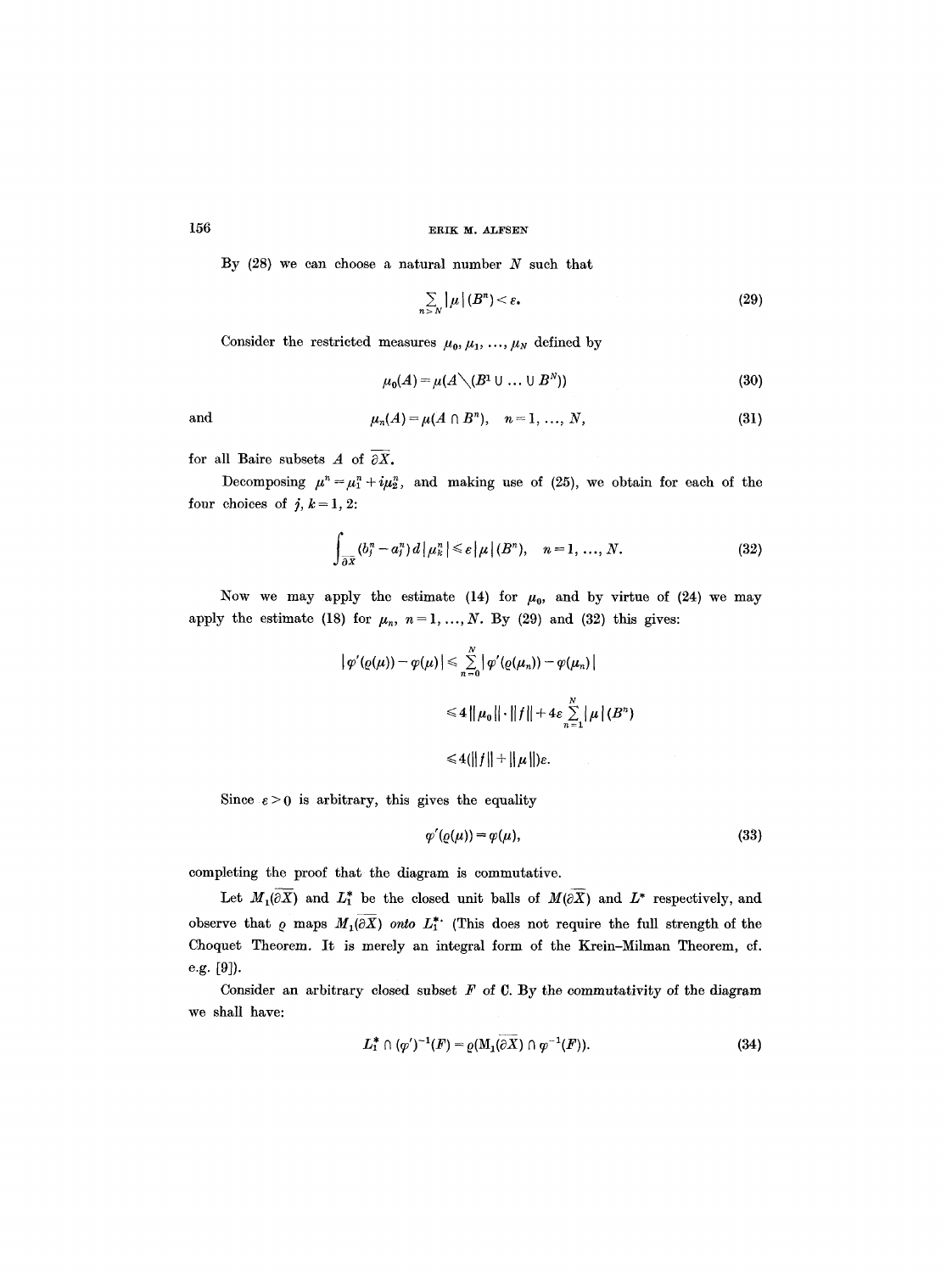By the vague continuity of  $\varphi, \varphi^{-1}(F)$  is vaguely closed, and so  $M_1(\partial X) \cap \varphi^{-1}(F)$ is vaguely compact. By the continuity of  $\rho$ , the set  $L^*_1 \cap (\varphi')^{-1}(F)$  is  $w^*$ -compact and hence also w\*-closed It follows that the restriction of  $\varphi'$  to the closed unit ball is w\*-continuous.

By the theorem of Banach-Dieudonné (or Krein-Šmuljan, cf. e.g. [6, p. 429]),  $\varphi'$ is itself w\*-continuous, and so there is an element  $\tilde{f} \in L$  such that

$$
\varphi'(q) = q(\tilde{f}), \quad \text{all } q \in L^*.
$$
\n(35)

If  $x \in X$  is arbitrary, then by (35) and by the definitions (10) and (13)

$$
\tilde{f}(x) = \psi(x) (\tilde{f}) = \varphi'(\psi(x)) = \int_{\partial X} f dm,
$$
\n(36)

where *m* is any measure on  $\mathcal{F}_0$  such that  $|m|(X\setminus\partial X)=0$  and such that *m* represents  $\not\psi(x)$  in the sense of (2); or what is equivalent, if m represents x in the sense of (1).

If  $x \in \partial X$ , then we may choose the measure m of (36) to be the positive unit mass concentrated at x. Hence

$$
\tilde{f}(x) = f(x), \quad \text{all } x \in \overline{\partial X}.
$$
 (37)

Thus  $\tilde{f}$  is a function which belongs to the class L and extends f. The proof is complete.

We shall apply the theorem to the case where  $L$  is the real sup-norm space of continuous affine functions on a compact convex subset  $X$  of a locally convex Hausdorff space E. Here  $\partial X$  is the same as the *extreme boundary*  $\partial_{\varphi} X$ , and for a continuous and bounded real valued function  $f$  on  $\partial X$ ,  $\hat{f}$  is the *u.s.c. concave upper envelope* of f and f is the *l.s.c. convex lower envelope* of f. Also we note that  $L^{\perp}(\partial X)$  is (canonically isomorphic to) the space  $\Re(\partial_e X)$  of generalized *affine dependences on the extreme boundary of X,* whereas  $L^{\perp}(X)$  is the space  $\mathfrak{N}(X)$  of *generalized affine dependences on X.* (cf. [1]).

We are now able to establish the theorem of [2] without any metrizability condition.

COROLLARY 1. Let  $X_i$  be a compact convex set in a locally convex Hausdorff space  $E_i$  for  $i=1, 2$ . A continuous map  $\varphi$  of the extreme boundary  $\partial_e X_1$  into  $X_2$  can be ex*tended to a homomorphism (continuous affine map) of*  $X_1$  *into*  $X_2$  *if and only if the /ollowing two requirements are saris]led:*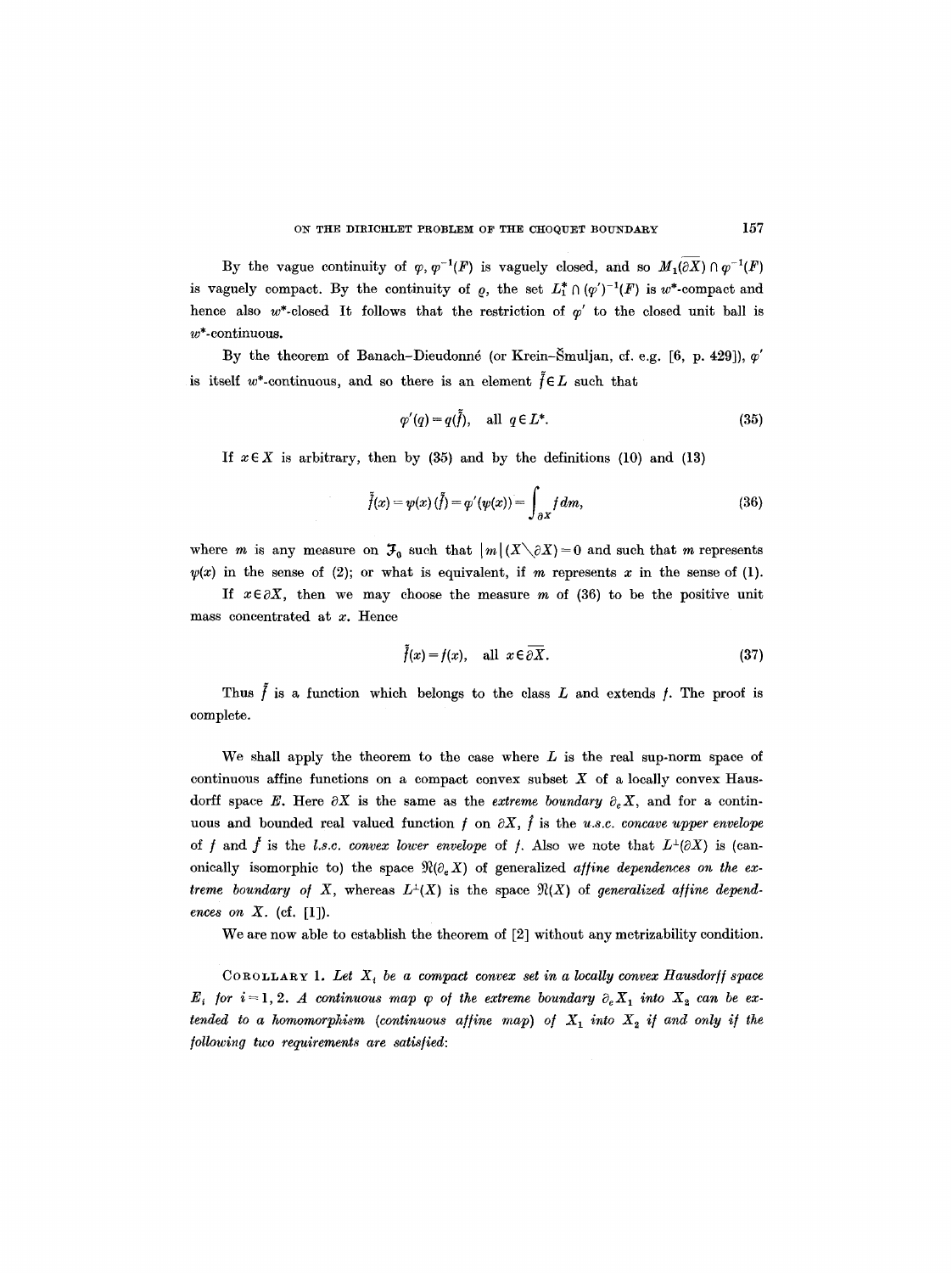### 158 ERIK M. ALFSEN

- (i)' *If*  $\nu \in \mathfrak{N}(\partial_e X_1)$ , then the transformed measure  $\varphi \nu$  belongs to  $\mathfrak{N}(X_2)$ .
- (ii)' The restrictions of  $\overline{f} \circ \overline{\varphi}$  and  $\overline{f} \circ \overline{\varphi}$  to  $\overline{\partial_e X_1}$  are continuous for every  $f \in E_2^*$ .

Proof. Again the necessity is obvious. To prove sufficiency we assume (i)', (ii)' and choose an arbitrary  $f \in E_2^*$ . The conditions (i), (ii) of the theorem are valid with  $/~$ o $\varphi$  in the place of  $f$  by virtue of the conditions (i)', (ii)" above. Hence there exists a continuous affine function  $f \circ \varphi$  on  $X_1$  which extends  $f \circ \varphi$ .

Let  $x \in X$  be arbitrary, and let m be any probability measure on  $\mathcal{F}_0$  such that  $m(\partial X) = 1$  and such that m represents x. (Geometrically, x is the barycenter of m). The continuous mapping  $\varphi: \partial_e X_1 \rightarrow X_2$  has a weak m-integral z in the compact convex set  $K_2$ . (Geometrically, z is the barycenter of the transformed measure  $\varphi m$ .) By the fact that  $f \circ \varphi$  is continuous and affine, and by the definition of weak integrals:

$$
\widetilde{f\circ\varphi}(x)=\int_{\partial X}(f\circ\varphi)\,dm=f(z).
$$

It follows that z is independent of the choice of m. Hence we may write  $z = \tilde{\varphi}(x)$ , obtaining:

$$
\widetilde{f \circ \varphi}(x) = f(\widetilde{\varphi}(x)). \tag{38}
$$

Clearly  $\tilde{\varphi}$  is affine, and for every  $x \in \partial_e X_1$ :

$$
f(\varphi(x)) = f \widetilde{\circ \varphi}(x) = f(\widetilde{\varphi}(x))
$$

Since *f* was arbitrary in  $E_2^*$ , this implies  $\varphi(x)=\tilde{\varphi}(x)$  for  $x \in \partial_e X_1$ . Hence  $\tilde{\varphi}$  is an affine extension of  $\varphi$  to the whole set  $X_1$ .

Finally we observe that (38) gives continuity of  $\tilde{\varphi}$  in the given topology of  $X_1$ and in the weak topology of  $E_2$ . By the compactness of  $X_2$ , the latter topology coincides with the given topology of  $X_2$ , and the proof is complete.

#### **References**

[1]. ALFSEN, E. M., On the geometry of Choquet simplexes. *Math. Scand.*, 15 (1964), 97-110.

<sup>[2]. --,</sup> Boundary values for homomorphisms of compact convex sets. *Math. Scand.*, 19 (1966), 113-121.

<sup>[3].</sup> BAUER, H., Shilowscher Rand und Dirichletsches Problem. Ann. Inst. Fourier (Grenoble), ll (1961), 89-136.